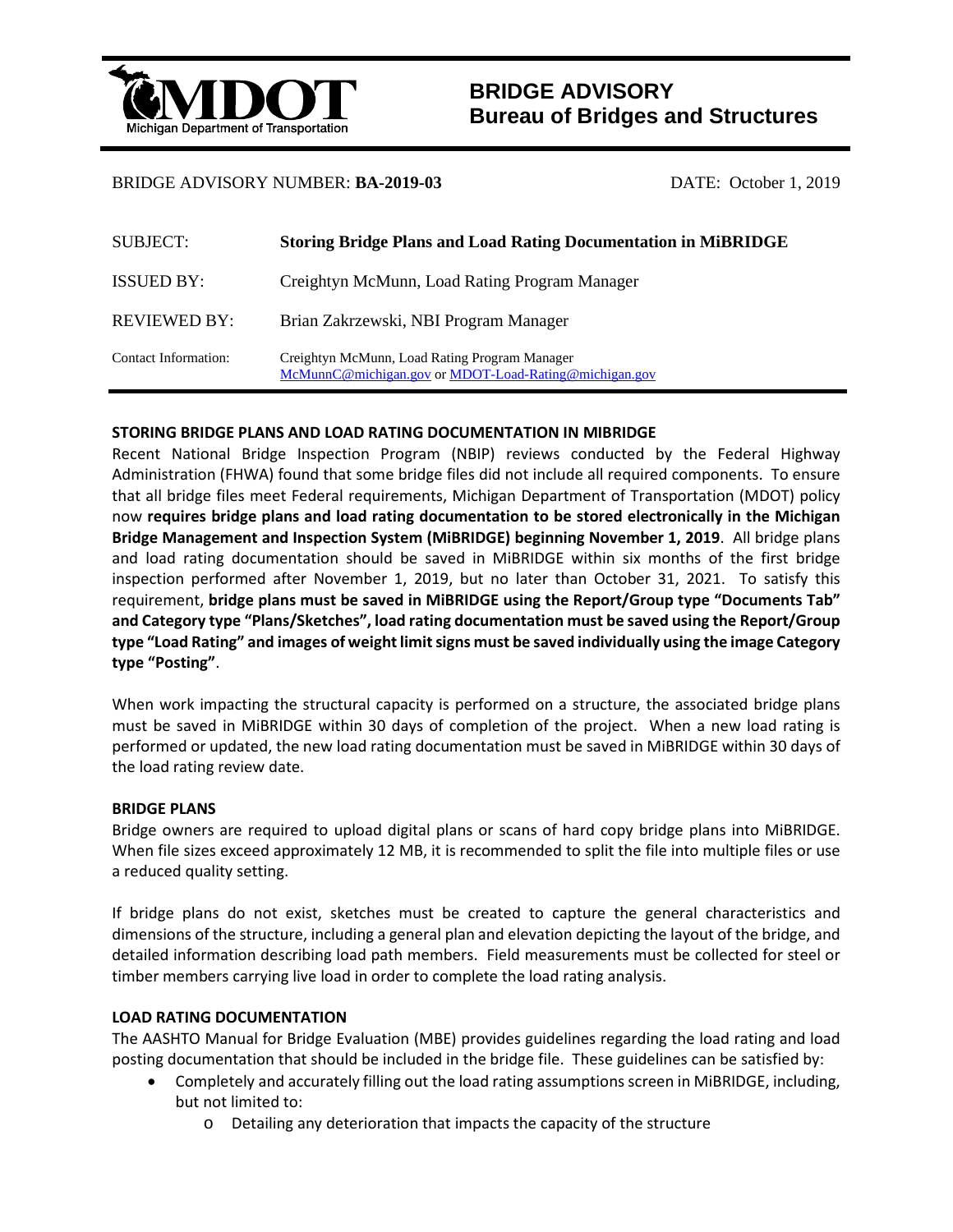- o Describing all work completed since the structure was built that impacts the structural capacity or loading on the structure
- o Describing the structure geometry and material properties of the structure
- o Listing any unique factors that impact structural capacity
- Completely and accurately filling out the load rating summary screen in MiBRIDGE, including, but not limited to:
	- o Listing the controlling component and failure mode
	- o Listing the posted weight limits, if applicable
	- o Entering the load rating analyst's name and the load rating reviewer's name, both of whom must have active MiBRIDGE user accounts
- Saving load rating documentation in MiBRIDGE using the Report/Group type "Load Rating". Suggested load rating documentation includes, but is not limited to:
	- o AASHTOWare Bridge Rating (BrR) XML file (if applicable)
	- o Input file or source file for the computer model (if applicable), for analysis programs other than AASHTOWare BrR. Note that MiBRIDGE currently only supports saving the following file extensions: XLS/XLSX, DOC/DOCX, PDF, RTF and XML. It is recommended that the bridge owner maintains an easily accessible copy of all program files that cannot be saved in MiBRIDGE to allow for future load rating analysis updates.
	- o Output file (if applicable) for the controlling member, clearly indicating analysis methodology used, vehicles analyzed and analysis date
	- o Hand calculations (if applicable), clearly indicating analysis methodology used, vehicles analyzed, analysis date and names of analyst and reviewer
- Verifying that existing load rating documentation meets the criteria listed below. If the existing documentation does not meet these criteria, a new load rating analysis may be necessary.
	- o Matches the data entered on the load rating summary screen in MiBRIDGE
	- o Includes all Michigan legal vehicles, as appropriate for the analysis methodology
	- o Supports the posted weight limits (if applicable)
	- o Identifies both the engineer who completed the analysis and the engineer who reviewed the analysis, one of whom must be a licensed PE in Michigan
	- o Meets all FHWA requirements for the Assigned Rating methodology (if applicable). For additional guidance on Assigned Ratings, refer to the 9/29/11 FHWA memorandum on Assigned Load Ratings.
	- o Meets all FHWA requirements for the Judgment Rating methodology (if applicable). For additional guidance on Judgment Ratings, refer to MDOT Bridge Advisory BA-2012-02.
- Taking pictures of all weight limit signs present during each bridge inspection and saving the images in MiBRIDGE using the image Category type "Posting". For additional guidance on this requirement and for instructions on saving images in MIBRIDGE, refer to **MDOT Bridge Advisory** BA-2018-01 (REVISED).

## **INSTRUCTIONS FOR SAVING BRIDGE PLANS AND LOAD RATING DOCUMENTS IN MiBRIDGE**

The process of saving the necessary documents to MiBRIDGE is simple; however, each applicable bridge must be accessed individually. MiBRIDGE can be accessed via the MILogin for Third Party website. If you do not have a MiBRIDGE user profile, select the Help with Access to MiBRIDGE link located on the MiBRIDGE webpage for instructions.

Upon logging in to MiBRIDGE, the default screen will display the Structure Condition Dashboard. Select the appropriate structure by clicking on the bridge number in blue numerals displayed in the Structure Number column.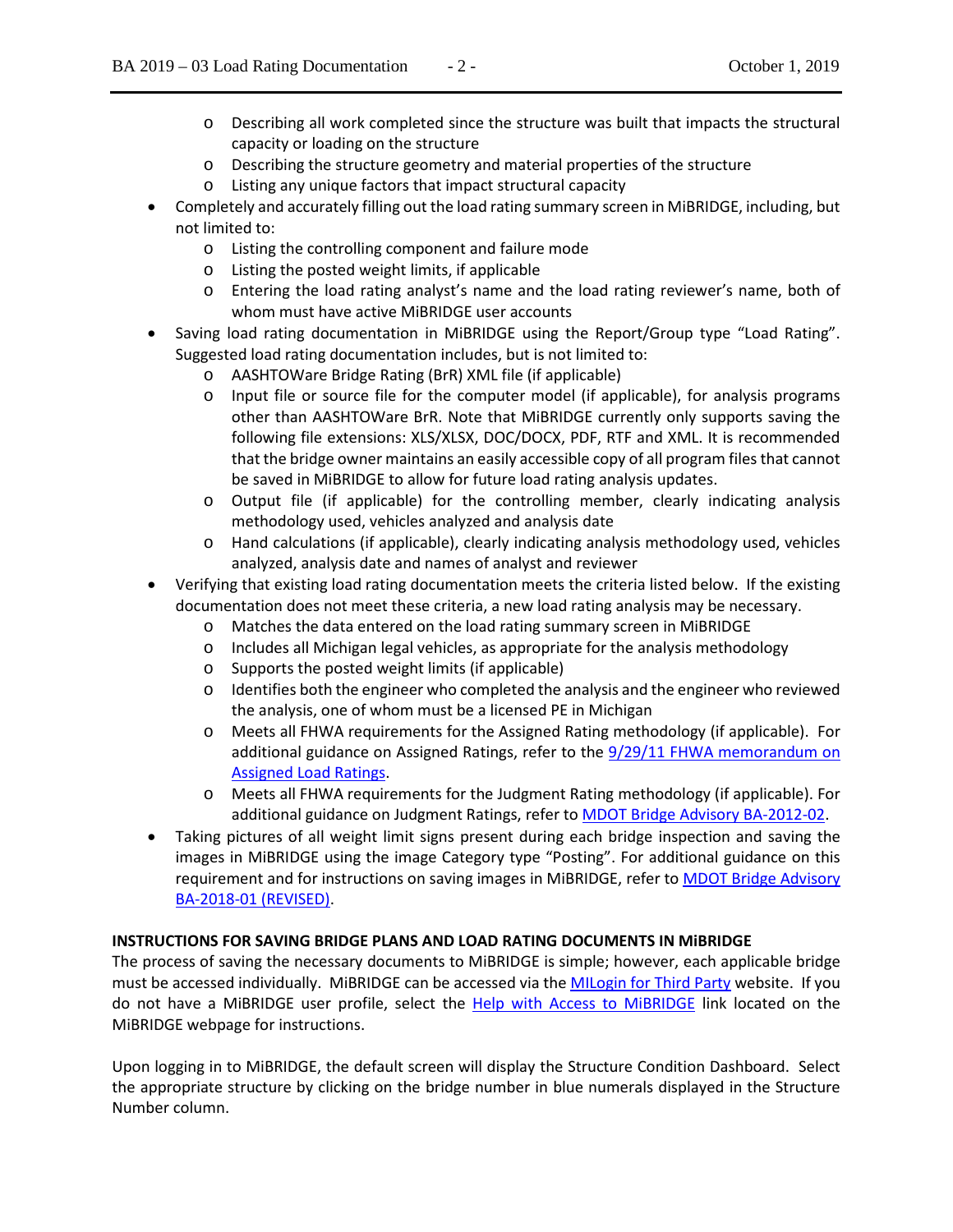| Michigan.gov Home            |                                       |                            |                            | <b>MiBRIDGE Home  </b>                    |                                                                                                                                                                             |              | Contact MiBRIDGE   Feedback   Help |      |                                 |     |                    |                    |                                                                                                                                    |                   |                     | <b>Sign Out</b> |                                 |
|------------------------------|---------------------------------------|----------------------------|----------------------------|-------------------------------------------|-----------------------------------------------------------------------------------------------------------------------------------------------------------------------------|--------------|------------------------------------|------|---------------------------------|-----|--------------------|--------------------|------------------------------------------------------------------------------------------------------------------------------------|-------------------|---------------------|-----------------|---------------------------------|
| <b>Administration</b> *      |                                       | <b>Bridge Management -</b> |                            | Assignments *                             |                                                                                                                                                                             | Dashboards * | Reports *                          |      |                                 |     |                    |                    |                                                                                                                                    |                   |                     |                 |                                 |
|                              |                                       |                            |                            |                                           | <b>Structure Condition Dashboard</b>                                                                                                                                        |              |                                    |      |                                 |     |                    |                    |                                                                                                                                    |                   |                     |                 |                                 |
|                              | Jurisdiction ----- Default -------- V | <b>Display</b>             |                            |                                           |                                                                                                                                                                             |              |                                    |      |                                 |     |                    |                    |                                                                                                                                    |                   |                     |                 |                                 |
|                              | <b>Structure Inventory Summary</b>    |                            | ۰<br>۰<br>ö<br>۰<br>m<br>۰ | <b>Carl Corp. Corp. Corp.</b><br>$-0.011$ | 22 500 Fax: 40<br><b>FURNISH REGISTER IN 1980</b><br>the same stage age.)<br><b>THE COLUMN TWO IS NOT</b><br>(2) 222-7500 all-1<br>as recounter in the<br>city and chan and |              |                                    |      | ---                             |     |                    |                    | <b>STAR</b><br>$\rightarrow$<br>49.<br>$-100$<br>$-11$<br>1.11<br>$1 - 10$<br>$4 - 24$<br>1175<br>$8 - 25$<br>$-10$<br><b>STAR</b> |                   |                     |                 |                                 |
| Open v<br><b>Select</b><br>U | Struct.<br><b>Bridge ID</b><br>Nbr.   |                            | <b>Facility</b><br>Carried | <b>Features</b><br><b>Intersected</b>     | <b>Structure Name</b>                                                                                                                                                       | Region       | <b>NBI Fwy Insp. Date</b>          | Crit | <b>Fract Scour Deck</b><br>Crit | Rtg | Surf<br><b>Rtg</b> | <b>Botm</b><br>Rtg | Deck Super Sub-<br>Str<br>Rtg                                                                                                      | Str<br><b>Rtg</b> | Culv.<br><b>Rtg</b> | SD<br>FO        | MDOT <sub>I</sub><br><b>Rtg</b> |

After selecting the bridge, the next screen will display the Inspections / Reports tab. Select the Documents tab, then click Add Document.

|                       | Inventory & Appraisal   Inspections / Reports   Load Ratings   Outstanding Work   Work History   Documents |                    |                            |                    |                     |          |                    |
|-----------------------|------------------------------------------------------------------------------------------------------------|--------------------|----------------------------|--------------------|---------------------|----------|--------------------|
| Document / Photo Data |                                                                                                            |                    |                            |                    |                     |          |                    |
|                       | ■ View Documents ● View Photos                                                                             |                    |                            |                    |                     |          |                    |
|                       | Add Document Edit Document Details Delete Documents                                                        |                    |                            |                    |                     |          |                    |
| <b>Select</b>         | <b>File Name</b>                                                                                           | <b>Description</b> |                            | <b>Report Date</b> | <b>Report/Group</b> | Category | <b>Upload Date</b> |
|                       |                                                                                                            |                    | No data available in table |                    |                     |          |                    |
|                       |                                                                                                            |                    |                            |                    |                     |          |                    |
|                       |                                                                                                            |                    |                            |                    |                     |          |                    |
|                       |                                                                                                            |                    |                            |                    |                     |          |                    |
|                       |                                                                                                            |                    |                            |                    |                     |          |                    |
|                       |                                                                                                            |                    |                            |                    |                     |          |                    |

After selecting Add Document, a second browser will appear. Select Choose File and navigate to the folder where the document is saved on your computer. Choose the file and briefly wait for the data to upload.

When saving documents containing bridge plans, select "Documents Tab" from the Report/Group dropdown field, then select "Plans/Sketches" from the Category dropdown field. Only documents saved with the Report/Group field set to "Documents Tab" and the Category field set to "Plans/Sketches" will be considered as fulfilling the bridge plans requirement. It is recommended to enter a brief description of the document in the Description field. Once you have entered the necessary document information, select Save, then return to the Documents Tab screen to verify that the file(s) were successfully saved to the application.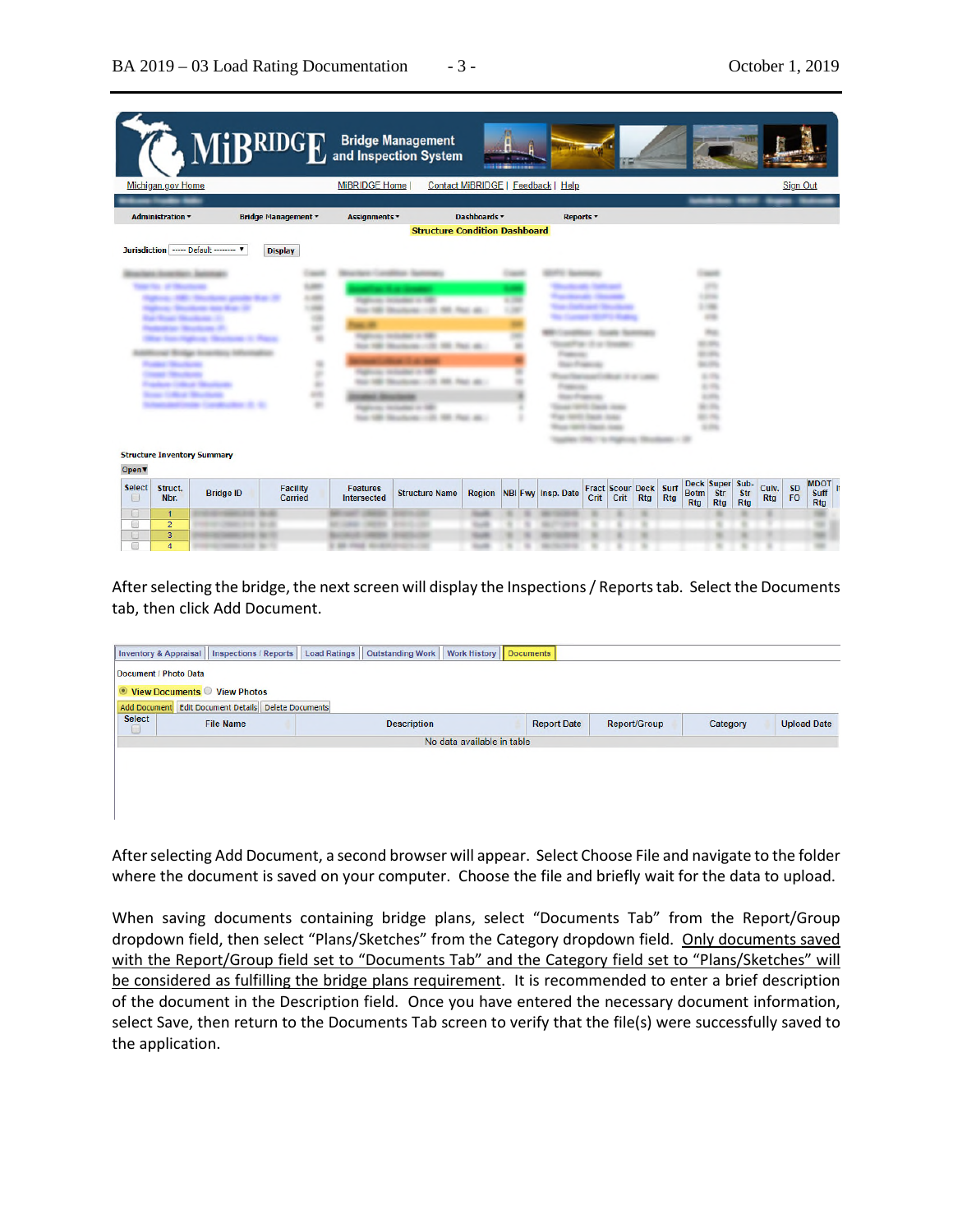Save

Ensure you select the Save button after upload/update of your photos/documents or they will not be visible within the MiBridge application. **SUPPORTING DOCUMENTS Upload documents** Choose File | No file chosen File Name: Bridge Plans.pdf Report/Group: Documents Tab ▼ Category : Plans/Sketches  $\mathbf{v}$ 

| Description :<br>Bridge plans |  |
|-------------------------------|--|
| remove                        |  |
|                               |  |

When saving documents containing load rating documentation, select "Load Rating" from the Report/Group dropdown field, then select the appropriate option from the Category dropdown field. Only documents saved with the Report/Group field set to "Load Rating" will be considered as fulfilling the load rating documentation requirement. It is recommended to enter a brief description of the document in the Description field. Once you have entered the necessary document information, select Save, then return to the Documents Tab screen to verify that the file(s) were successfully saved to the application.

| <b>Choose File</b> | No file chosen                           |  |
|--------------------|------------------------------------------|--|
|                    |                                          |  |
|                    |                                          |  |
|                    |                                          |  |
|                    |                                          |  |
|                    |                                          |  |
|                    | File Name: Load Rating Documentation.pdf |  |

#### **INSTRUCTIONS FOR SAVING IMAGES OF WEIGHT LIMIT SIGNS IN MiBRIDGE**

The process of saving images to MiBRIDGE is similar to the process for saving documents; however, from the Documents tab, select the View Photos radio button, then click Add Photos.

| <b>Inspections / Reports</b><br>Inventory & Appraisal                                       | <b>Load Ratings</b>        | <b>Work History</b><br><b>Work Recommendations</b> | <b>Documents</b>   |          |             |                    |  |  |  |  |
|---------------------------------------------------------------------------------------------|----------------------------|----------------------------------------------------|--------------------|----------|-------------|--------------------|--|--|--|--|
| Document / Photo Data                                                                       |                            |                                                    |                    |          |             |                    |  |  |  |  |
| View Documents View Photos                                                                  |                            |                                                    |                    |          |             |                    |  |  |  |  |
| View/Print Photos Add Photos Edit Photo Details Attach to Insp. Report Detach Delete Photos |                            |                                                    |                    |          |             |                    |  |  |  |  |
| <b>Select</b><br><b>File Name</b>                                                           | <b>Description</b>         | <b>Report/Group</b>                                | <b>Report Date</b> | Category | <b>Span</b> | <b>Upload Date</b> |  |  |  |  |
|                                                                                             | No data available in table |                                                    |                    |          |             |                    |  |  |  |  |
|                                                                                             |                            |                                                    |                    |          |             |                    |  |  |  |  |